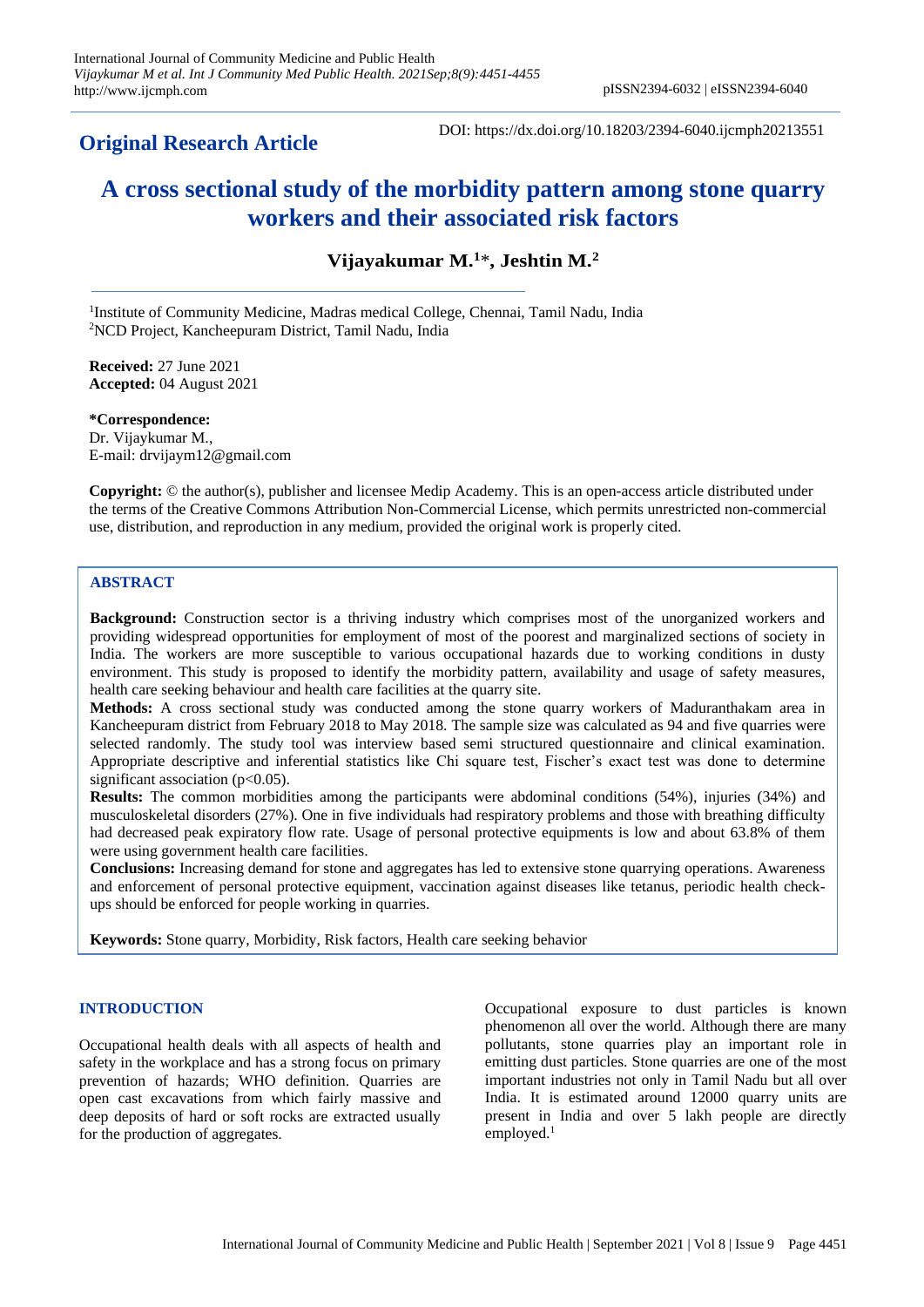Studies done by National institute of occupational health (NIOH) states that prevalence of some lung diseases are 21% in stone quarry units, and 12% in stone crushing units.<sup>2</sup> It is an industry which produces raw materials such as stones (of various sizes) M-sand etc., for the construction of various buildings like hospitals, bridges, schools, residential areas, industries, commercial and corporate sector buildings, etc. By the introduction of Msand as an alternate for river sand makes this industry an important sector.

The stone quarries provide employment to many unskilled and uneducated persons mainly from rural areas. Most of them are economically backward where employment opportunities are limited. Usually this sector is located in clusters.

Quarries require easy access to roads for transportation of the stones and M-sand. This appears to be the reason why most quarries are located in peripheries adjacent to major highways. These stone quarries give rise to fine dust particles which can be a major risk factors for respiratory diseases, musculoskeletal problems, injuries, etc. Through this study it is proposed to identify the morbidity pattern, availability of safety measures, health care seeking behaviour and health care facilities of the quarry workers.

## *Objectives*

Objectives of the current study were to assess the morbidity pattern, associated risk factors and health care seeking behaviour among stone quarry workers.

#### **METHODS**

A cross sectional study was conducted among the stone quarry workers of Maduranthakam area in Kancheepuram district from February 2018 to May 2018. Based on the study conducted near Bhopal, the prevalence of respiratory morbidity was 29.96%, considering confidence interval level of 95%, absolute precision of 10% and with 10% of non-response, the sample size was calculated and worked out to be 90.<sup>3</sup>

Multi stage sampling method was used. Five quarries were selected randomly and all the workers were included in the study. The study tool included an interview based semi structured questionnaire followed by clinical examination. The peak expiratory flow rate (PEFR) was also measured using Peak Flow meter. Three readings of PEFR of each participant were taken. The highest reading was noted. PEFR of >400 litres/minute was taken normal. The approval of the Institutional ethics committee of Madras medical college was obtained. Permission was obtained from the quarry owners and informed written consent was taken from all the workers participating in the study.

The data was entered in MS Excel and analysed using SPSS Version 16. Appropriate descriptive and inferential statistics like Chi square test, Fischer's exact test was done with p<0.05 taken as significant.

#### *Inclusion and exclusion criteria*

All the male workers who were working for more than one year at construction sites were included except female workers, their young children, owner of the site and engineers.

#### **RESULTS**

The socio-demographic profile of the study participants is described in (Table 1). About fifty percent of them were between 21 to 35 years of age, were married and had completed their high school. About 55% of the participants were living within the quarry site. Among the study participants 29.8% were smokers and 71.3% are alcoholics and the mean duration of work (hours per day) was found to be 8 hours (Table 1).

## **Table 1: Socio demographic profile (n=94).**

|                        | <b>Variables</b>                                 | N(%          |
|------------------------|--------------------------------------------------|--------------|
| Age (years)            | $<$ 20                                           | 12(12.8)     |
|                        | 20 to $<$ 35                                     | 49 (52.1)    |
|                        | 35 to $< 50$                                     | 25(26.6)     |
|                        | > 50                                             | 8 (8.5)      |
|                        | Single                                           | 37 (39.4)    |
| <b>Marital status</b>  | Married                                          | 52 (55.3)    |
|                        | Separated                                        | 5(5.3)       |
|                        | no formal schooling                              | 6(6.4)       |
|                        | primary school                                   | 10(10.6)     |
| <b>Education</b>       | middle school                                    | 20(21.3)     |
|                        | high school                                      | 48(51.1)     |
|                        | Graduate                                         | 10(10.6)     |
|                        | Living alone                                     | 39(41.5)     |
| Living status          | With family                                      | 55 (58.5)    |
|                        | Mean duration of work (hours per day): 8.0 hours |              |
| <b>Place of</b>        | Within the quarry site                           | 52 (55.3)    |
| accommodation          | Outside the quarry                               | 42 (44.7)    |
| <b>Personal habits</b> | Smoking (Cigarette /<br>beedi)                   | 28 (29.8)    |
|                        | chewable tobacco/<br>pan/gutkha                  | 34<br>(36.2) |
|                        | Alcohol                                          | 67<br>(71.3) |

## *Type of work, availability and usage of personal protective equipments, vaccination status*

It was observed that 42.6% participants were involved in grinding of stones, followed by breaking of stones (21.3%) and loading of stones (14.9%). Information about the availability and usage of safety measures at the quarry site was recorded. Almost 45.7% of the participants use facemask but only 5.3% of the quarry workers use apron.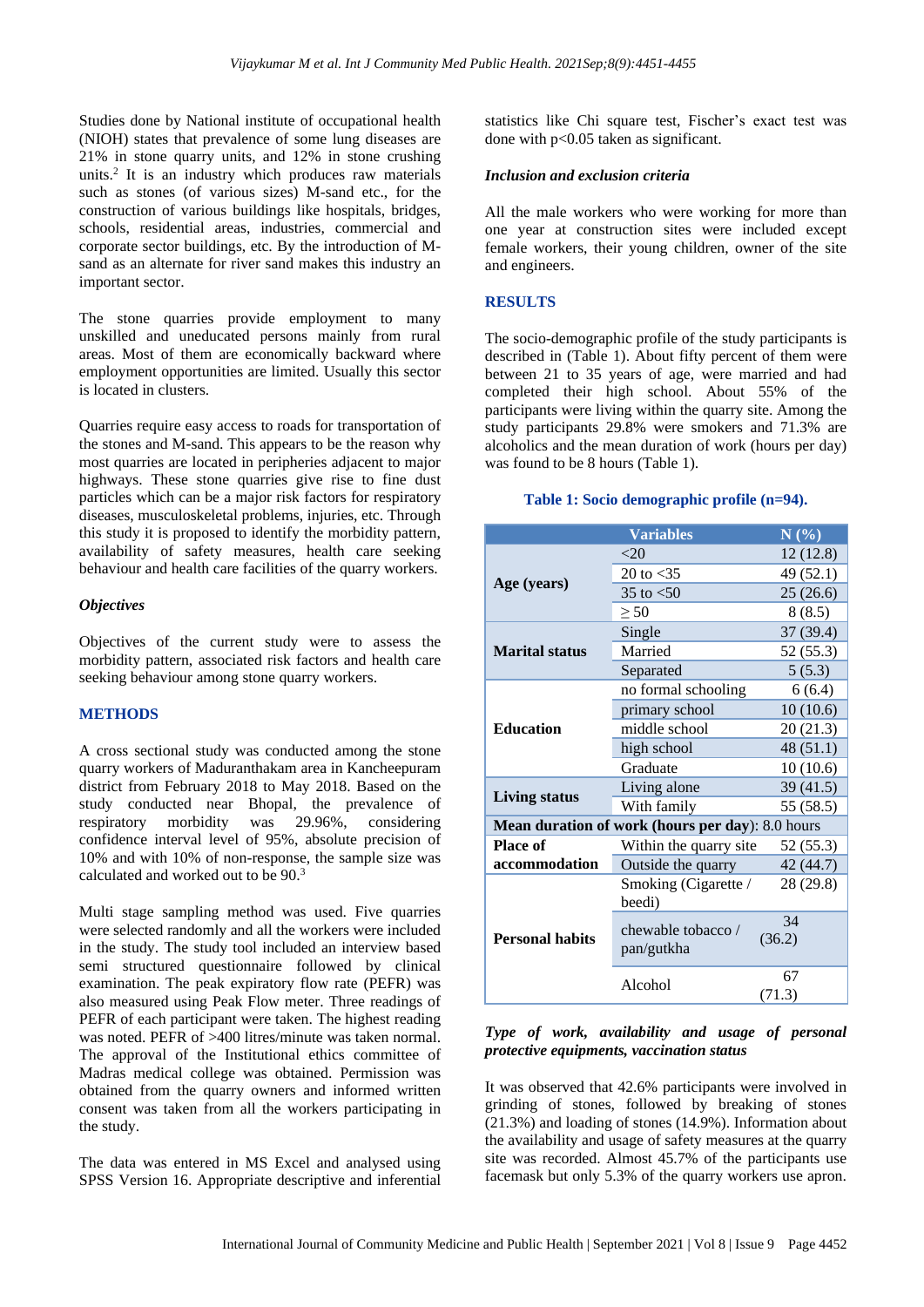It is also noted that only 23.4%of the study participants had been vaccinated for tetanus alone (Table 2).

## **Table 2: Type of work, availability and usage of Personal Protective Equipments, Vaccination status (n=94).**

| <b>Variables</b>           |                    | N(%)         |
|----------------------------|--------------------|--------------|
|                            | Grinding of stones | 40(42.6)     |
| <b>Job nature</b>          | Breaking of stones | 20(21.3)     |
|                            | Loading of stones  | 14 (14.9)    |
|                            | Others             | 20(21.3)     |
| <b>Vaccination status</b>  | TT                 | 22(23.4)     |
| <b>Personal protective</b> | Available          | <b>Usage</b> |
| equipments                 | $N(\%)$            | N(%)         |
| Face mask                  | 58 (61.7)          | 43 (45.7)    |
| Goggles                    | 37 (39.4)          | 13 (13.8)    |
| Gloves                     | 54 (57.4)          | 32(34.0)     |
| Apron                      | 27(28.7)           | 5(5.3)       |
| <b>Shoes</b>               | 47 (50)            | 10(10.6)     |
| Helmet                     | 42 (44.7)          | 29 (30.9)    |

## *Morbidity profile of the study participants in past 3 months (n=94)*

It was observed that 54.3% of the participants were suffering from abdominal conditions like acidity and heartburn ,41.5% were suffering from skin problems, 34% had various injuries followed by 27.7% participants were suffering from musculoskeletal disorders, 24.5% of the participants had headache and 18.1% of the participants had respiratory problems. All the participants had one or more morbidity condition (Figure 1).



**Figure 1: Morbidity profile of the study participants in past 3 months (n=94).**

#### *Co-morbidities*

It was observed that 8% of the participants have diabetes, 14% have hypertension and 5 % have both diabetes and hypertension. About two third of the study participants did not have any co-morbidities (Figure 2).

#### *First point of health care sought in the last 3 months*

It was found that in this study the first point of health care sought by the participants were government facilities (63.8%). Workers also made use of mobile medical camps conducted by the Tamil Nadu public health care delivery system **(**Table 3).



**Figure 2: Co-Morbidities of the study participants (n=94).**

## **Table 3: First point of health care sought in the last 3 months (n=94).**

|                      | <b>Variables</b> | N(%       |
|----------------------|------------------|-----------|
|                      | Government       | 60(63.8)  |
| <b>Health care</b>   | Private          | 23 (24.5) |
| seeking<br>behaviour | Over the counter | 10(10.6)  |
|                      | None             | (1.1)     |

#### **Table 4: Association of breathing problems and PEFR (n=94).**

| $PEFR (n=17)$ | <b>Breathing difficulty</b> | N(%      |
|---------------|-----------------------------|----------|
|               | <b>Normal</b>               | 1(3.7)   |
|               | <b>Present</b>              | Absent   |
|               | Over the counter            | 10(10.6) |
|               | None                        | (1.1)    |

p value=0.02,df=1, Odds Ratio-8.157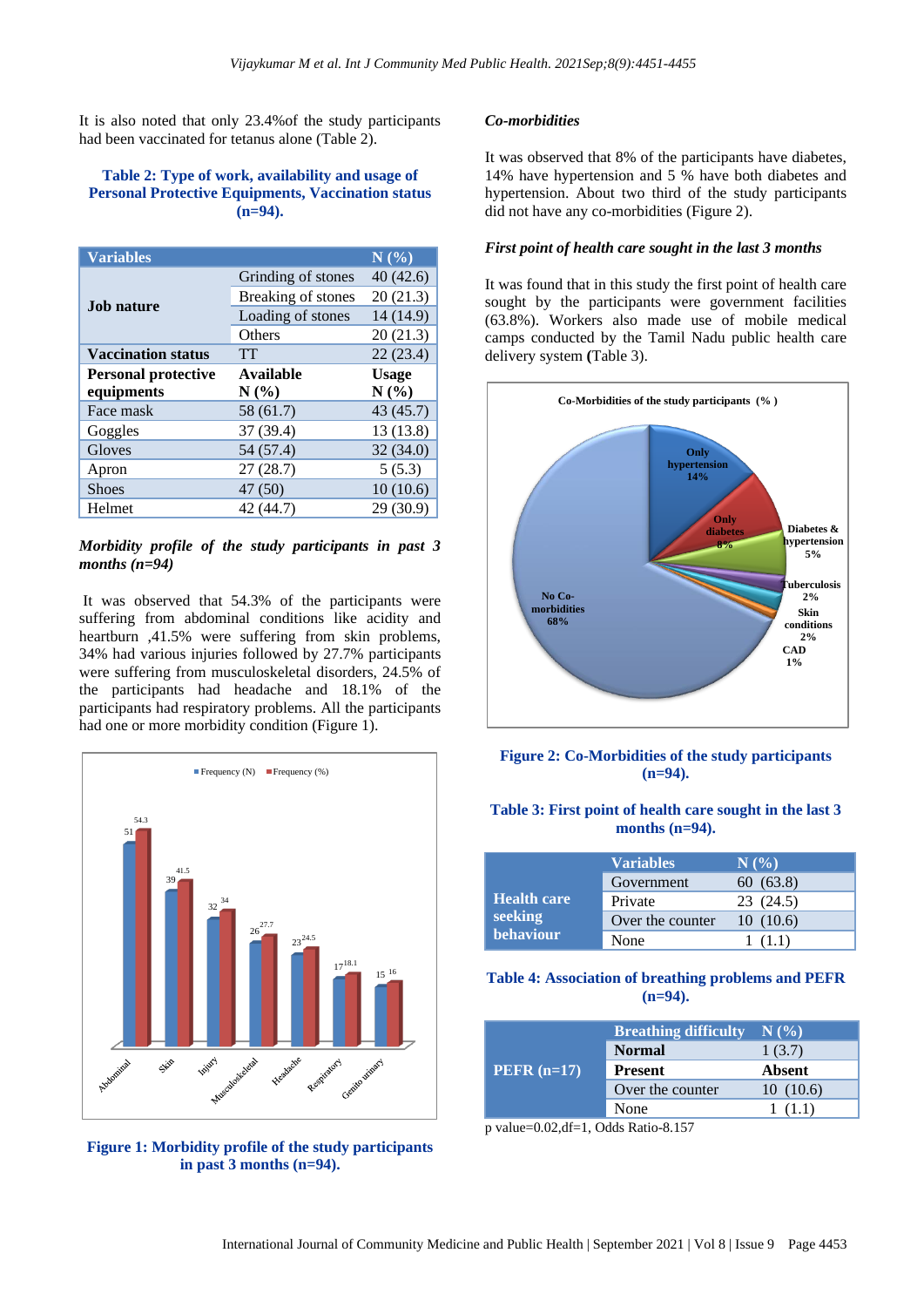#### **Table 5: Association between smoking and PEFR (n=94).**

| <b>PEFR</b>                 | Smoker $(N=28)$                  | Non smoker $(N=66)$ |
|-----------------------------|----------------------------------|---------------------|
| <b>Normal</b>               | 1(3.6)                           | 26(39.4)            |
| <b>Decreased</b> $27(96.4)$ |                                  | 40(60.6)            |
| $\ell$ 2 10.000 $\ell$ 10.1 | $\sim$ 0.001 $\sim$ 11 $\sim$ 0) |                     |

 $(\chi^2 = 12.323, df=1, p \text{ value} < 0.001, Odds Ratio-8)$ 

#### **Table 6: Association between duration of occupation and breathing difficulty (n=94).**

| <b>Duration of</b><br>occupation | <b>Breathing difficulty</b><br>N(%) |               | <b>Total</b><br>$\overline{\mathbf{N}\left(  ^{\theta}\!\!/\!_{\mathbf{0}} \right)}$ |
|----------------------------------|-------------------------------------|---------------|--------------------------------------------------------------------------------------|
| (years)                          | <b>Present</b>                      | <b>Absent</b> |                                                                                      |
| $\leq$ 3                         | 11 (13.9)                           | 68 (86.1)     | 79 (100.0)                                                                           |
| >3                               | 7(46.7)                             | 8(53.3)       | 15(100.0)                                                                            |
| <b>Total</b>                     | 18 (19.1)                           | 76 (80.9)     | 94 (100.0)                                                                           |
| $(y2=8,729,4=1,8=0,008)$         |                                     |               |                                                                                      |

 $(\chi2=8.729, df=1,p=0.008)$ 

#### *Association between type of work and common health problems (n=94)*

Among the participants whose job is breaking of stones had musculoskeletal disorders (40%) and injuries (35%). Participants doing grinding work had skin problems (47.5%) like allergy, itching and 40% of them had injuries. Conditions like abdominal problems (85.7%), Genitourinary disorders (35.7%) and injuries (64%) were significantly associated with loading of stones in the quarry (p value 0.01, 0.04 and 0.03 respectively).

The association of breathing difficulty and PEFR is depicted in (Table 4). It was observed that 23.9% of the participants with breathing difficulty had decreased PEFR  $\left($  <0.05). It was found through this study that participants with decreased PEFR have 8 times the odds of having breathing difficulty (Table 4). In the above table it was also found that 96.4% of the participants who smoke had decreased PEFR with  $\chi$ 2=12.323, df=1, p<0.001 (Table 5). The above table describes the association of duration of occupation and breathing difficulty. It was observed that breathing difficulty were higher among the participants who work  $\geq$ 3 years than the participants having duration of occupation <3 years. ( $\gamma$ 2=8.729, df=1, p=0.008) (Table 6).

## **DISCUSSION**

In the present study it has been observed that most of the workers had health related problems like musculoskeletal problems, respiratory problems, various injuries which was similar to the results shown in the study done by Narkhede et al and Smruthuranjan et al.<sup>3,4</sup> It was also observed that decrease in PEFR was significantly associated with breathing difficulty, similar results was shown in the study done by Narkhede et al. 3 It was also observed in this study that there is a significant association between duration of occupation and breathing difficulty similar results was shown in the study done by

Narkhede et al. <sup>3</sup> The respiratory problems were due to the exposure to dust particles in the work place. Excessive dust, more than the respirable dust limit of 5 microns per square meter as given by occupational safety and health administration. 2

It is found in this study that participants who are smokers had decreased PEFR. Study done by Ghotkar et al also observed the same results. <sup>5</sup> However contrasted finding was observed in Smruthuranjan et al in which there was no significant difference was observed between pulmonary function results of smokers and non-smokers.<sup>4</sup> Complaints related to musculoskeletal diseases can be attributed by carrying heavy loads, stress and strain, consumption of alcohol ,bad postures might also be the reason. <sup>1</sup> When compared with the study done by Nwibo et al it was found to be the use of face mask (0.7%), apron  $(0.5\%)$  and other devices was high in this study.<sup>6</sup> It also been noted in this study that 72% of the participants have not been vaccinated for tetanus. Among the study population 63.8% of them were using government facilities and 90.4% of the participants make use of medical camps conducted by the mobile medical units of the Tamil Nadu health care delivery system. Interesting to note in the study done by Nwibo et al is that none of the participants received any medical care.<sup>6</sup>

#### **CONCLUSION**

Increasing demand for stone and aggregates has led to extensive stone quarrying operations. The exposure to dust particles from the quarry may increase the susceptibility to respiratory diseases and smoking and alcohol consumption may also be an additional predisposing factor. Discouraging workers from smoking and alcohol usage through health education is important. Awareness about the usage of personal protective equipment, vaccination against diseases like tetanus, periodic health check- ups should be enforced for people working in quarries.

#### **ACKNOWLEDGEMENTS**

The authors sincerely acknowledge dean of Madras medical college, Chennai and director, institute of community medicine, and all faculty members, Madras medical college, who were us supporting us to do the work.

*Funding: No funding sources Conflict of interest: None declared Ethical approval: The study was approved by the Institutional Ethics Committee*

#### **REFERENCES**

1. Comprehensive Industry Document Stone Crushers. Available at: www.cpcb.nic.in. Accessed on 20 May 2021.